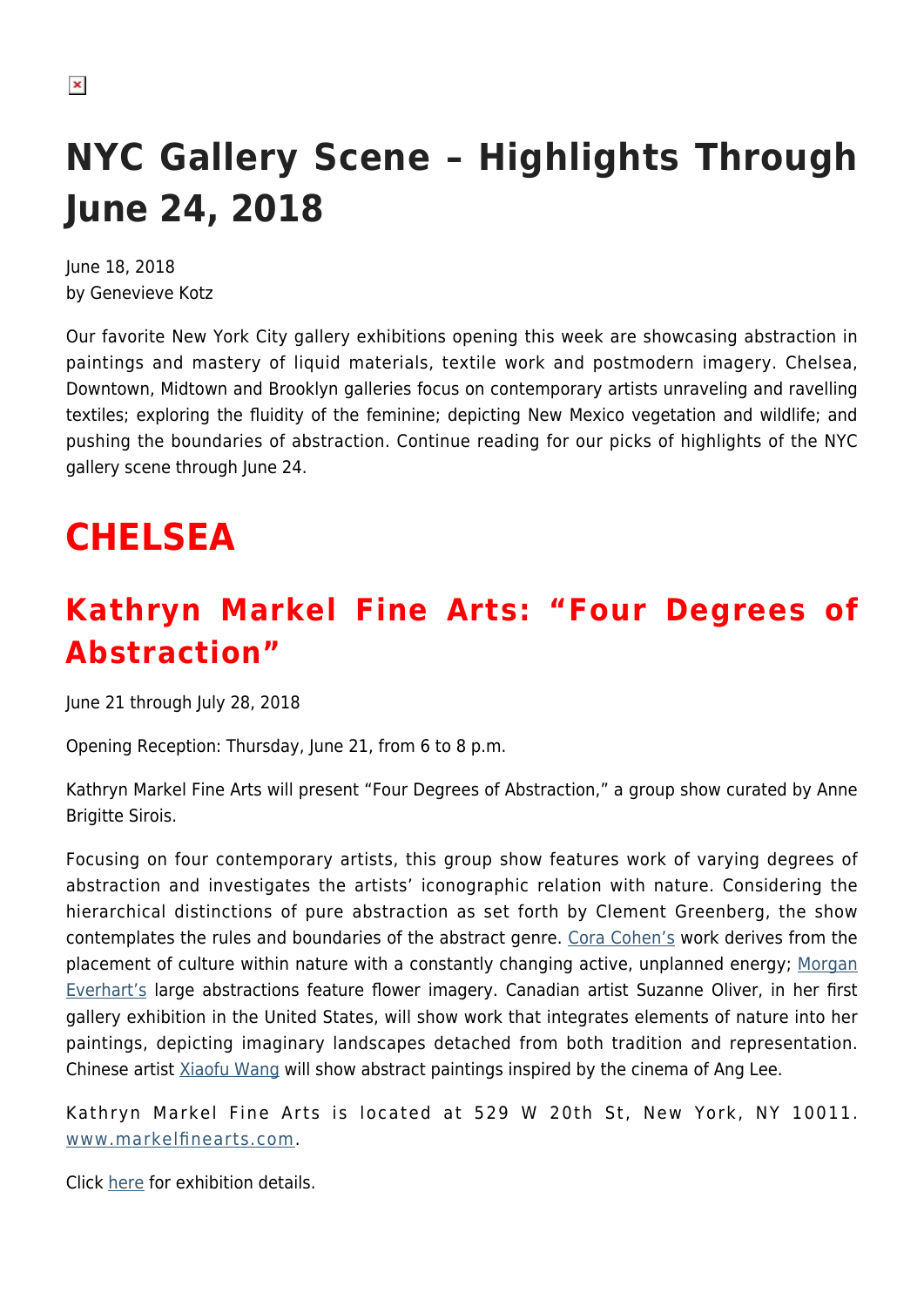$\pmb{\times}$ 

.

.

"Érosion du continent" by Suzanne Olivier, 2017. Oil on canvas, 40 x 50 inches. Courtesy of the artist and Kathryn Markel Fine Arts.

### **Marlborough Contemporary: "Still Water, Circling Palms"**

June 21 through August 3, 2018

Opening Reception: Thursday, June 21, from 6 to 8 p.m.

Marlborough Contemporary will present "Still Water, Circling Palms," a solo exhibition of work by the Detroit-based artist [Margo Wolowiec.](http://www.margowolowiec.com)

Ranging from modestly scaled to immersive panoramas, Margo Wolowiec's works connect the realtime subjugation of women in a patriarchal system to the continued debasement of the environment. Using loom-woven cloth infused with images via a dye-sublimation transfer, Wolowiec's works are constructed from amalgamations of images, forecast graphics and texts related to catastrophic storms and their aftermath.

Blending an ancient craft and modern technology, Wolowiec sources images to alter, crop and digitally collage before transferring them to partially woven polymer threads. These threads are then unraveled, re-woven and finally hand-stritched on stretched linen. While illuminating the vulnerabilities of social networks and drawing the line between climate change and its causes and broader implications for our society, Wolowiec's works move between legibility and pure abstraction.

Marlborough Contemporary is located at 545 W 25th St, New York, NY 10001. [www.marlboroughcontemporary.com.](http://www.marlboroughcontemporary.com/)

Click [here](http://www.marlboroughcontemporary.com/exhibitions/margo-wolowiec-still-water-circling-palms) for exhibition details.

#### $\pmb{\times}$

.

.

"To Be Titled" by Margo Wolowiec, 2018. Handwoven polymer, linen, dye sublimation ink, acrylic dye, 80 x 94 inches. Courtesy of the artist and Marlborough Contemporary, New York and London.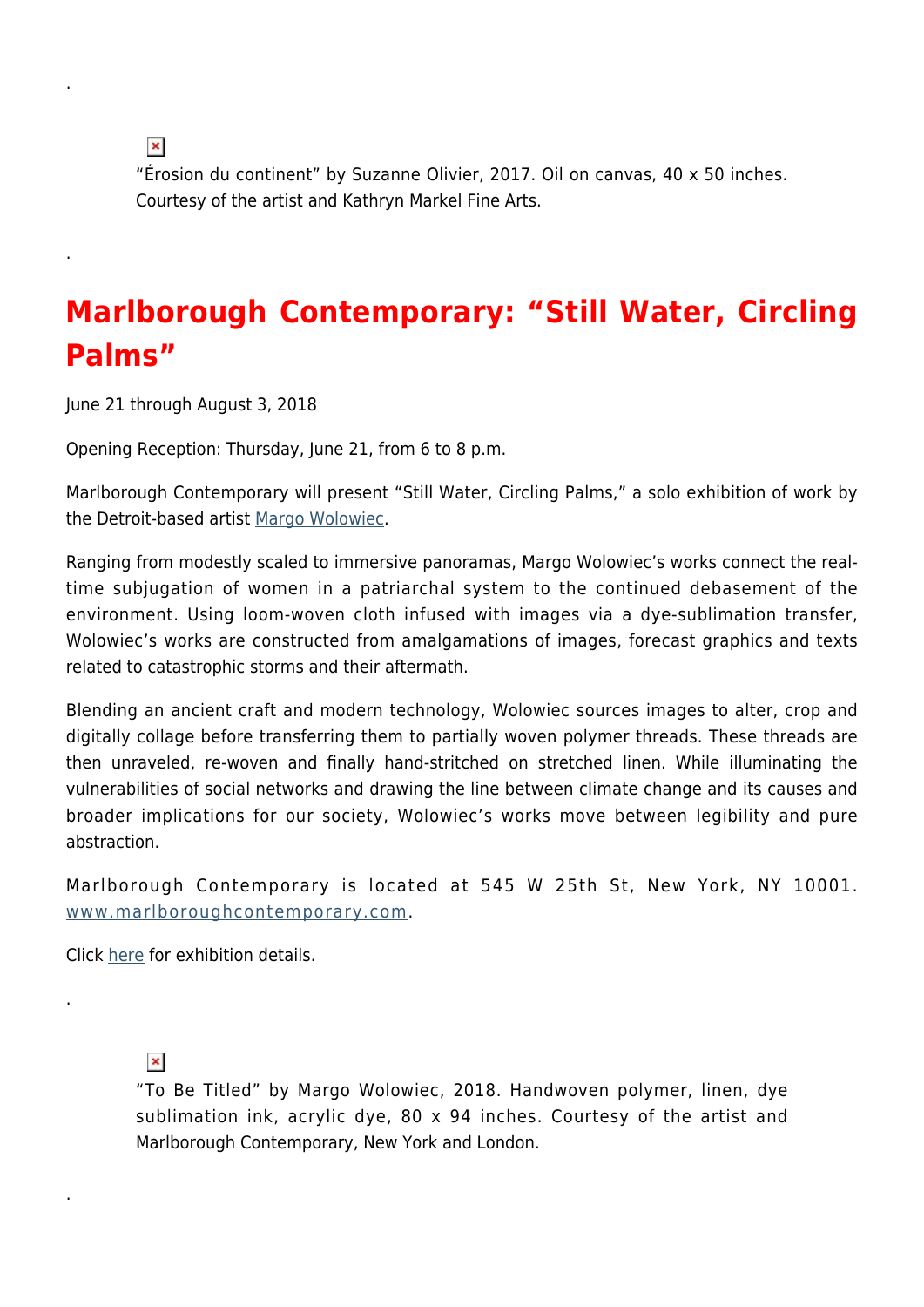### **Marianne Boesky Gallery: "The Mechanics of Fluids"**

June 21 through August 3, 2018

Opening Reception: Thursday, June 21, from 6 to 8 p.m. A panel discussion, moderated by art critic William J. Simmons and featuring Melissa Gordon, Lisa Oppenheim, and [Eileen Quinlan](http://www.eileenquinlan.com), will take place at 5 p.m.

Marianne Boesky Gallery will present "The Mechanics of Fluids," a group show focusing on the evolution of abstraction through the lens of feminist theory.

Curated by Brussels-based artist [Melissa Gordon](http://www.marianneboeskygallery.com/artists/melissa-gordon/works), the exhibition offers an alternative view of abstraction as compared to the traditional narrative of a largely masculine movement; instead, the focus here is on the fluidity of femininity. With critical dialogue on the longstanding narratives around the genre's development, the show will chart a wide trajectory of approaches and techniques exploring formal experimentations and mastery of liquid materials.

Gordon, whose architectural intervention and work will be featured in the show, has examined longheld artistic histories, actions and symbols through a range of feminist perspectives and philosophies throughout her career. Chosen for their distinct creative and technical approaches as well as for their conceptual rigor, artists featured in the exhibition include Lynda Benglis, Elisa Breton, [Helen Frankenthaler](http://www.frankenthalerfoundation.org), [Lisa Oppenheim,](http://www.lisaopp.net) Josephine Pryde and more.

Marianne Boesky Gallery is located at 509 W 24th St, New York, NY 10011. [www.marianneboeskygallery.com](http://www.marianneboeskygallery.com/).

Click [here](http://www.marianneboeskygallery.com/exhibitions/the-mechanics-of-fluidsgroup-showcurated-by-melissa-gordon/pressRelease) for exhibition details.

 $\pmb{\times}$ 

.

.

"INSPIRATION BEING ITSELF" by Josephine Pryde, 2012. Framed C-print, aluminum bike stand, padlock, and chain. 40 3/8 x 53 3/8 inches. Edition of 2, with 1AP. Courtesy of Simon Lee Gallery, London/Hong Kong.

## **DOWNTOWN**

#### **Fridman Gallery: "Edge of Eden: Alina Grasmann"**

June 20 through July 20, 2018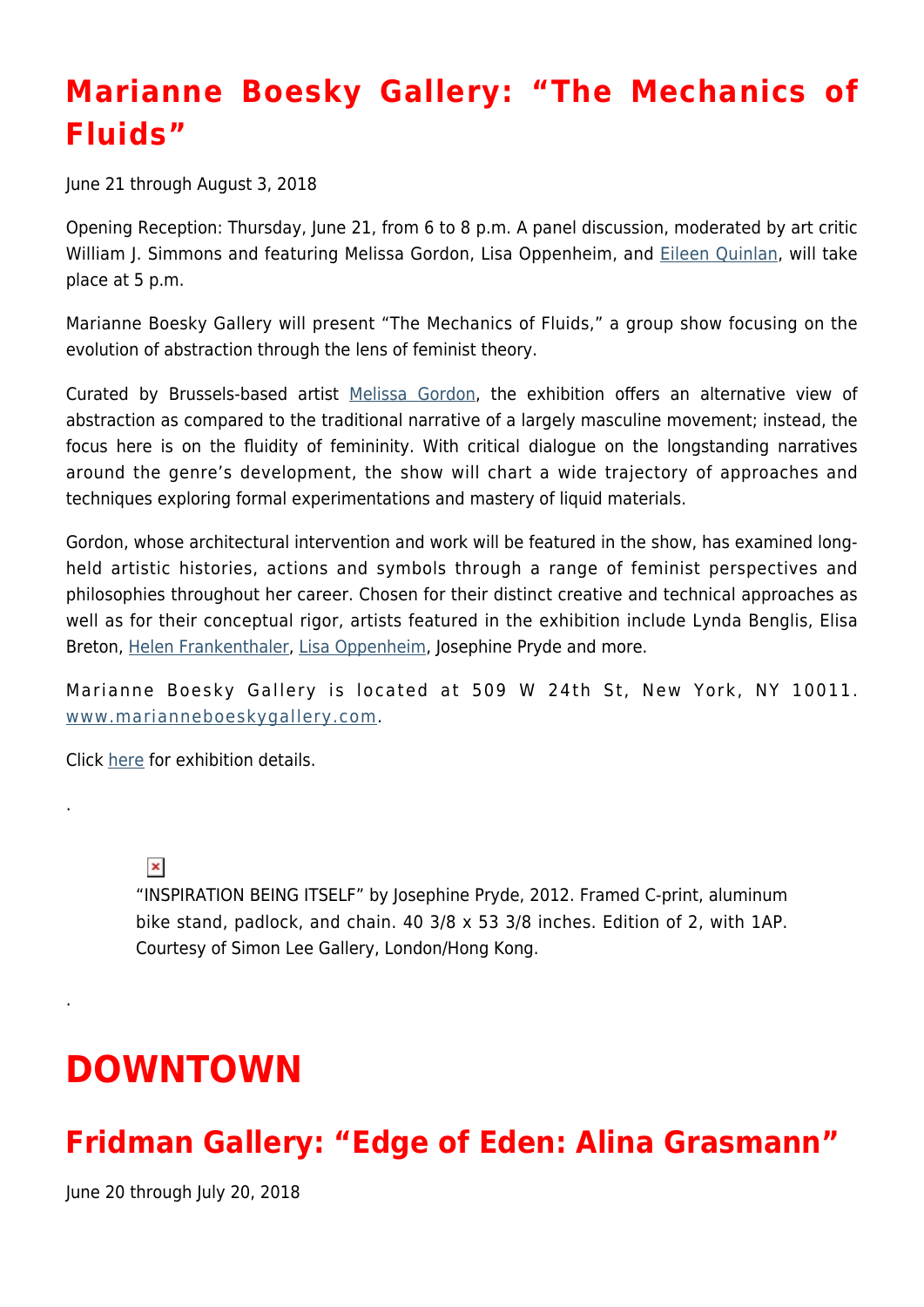Opening Reception: Wednesday, June 20, at 6 p.m.

Fridman Gallery will present "Edge of Eden: Alina Grasmann," the German artist's first solo exhibition with the gallery.

[Alina Grasmann](http://alinagrasmann.com) will present two bodies of work, "West of Eden" (2017) and "Paper Town" (2018), investigating notions of paradise, fiction, trickery and perception. Juxtaposing elements of other historical figurative paintings from within the the industrial architecture of [Dia Beacon](https://www.diaart.org/visit/visit/diabeacon-beacon-united-states), the largescale paintings of "West of Eden" decontextualize the imagery featured, including Van Gogh's sunflowers and Dan Flavin sculptures, creating a sense of whimsy and fantasy among the space of the art historical canon.

"Paper Town," a series of 40 small-scale oils on paper depicting Agloe, NY, a "copyright trap" created by mapmakers. Devoid of people and depth, with houses engulfed in alien flora, the works create a subtle spectacle between place and longing. With the vegetation of both series creating a horizon line to link them, the works teeter on the fleeting margin between artifice and reality.

Fridman Gallery is located at 287 Spring St, New York, NY 10013. [www.fridmangallery.com.](https://www.fridmangallery.com/)

Click [here](https://www.fridmangallery.com/east-of-eden) for exhibition details.

 $\pmb{\times}$ 

.

.

"West of Eden 12 (for Karin Kneffel and Gerhard Richter)" by Alina Grasmann, 2018. 100 x 150 cm. Oil on canvas. Image courtesy of the artist and Fridman Gallery.

### **Sperone Westwater: "Alexis Rockman: New Mexico Field Drawings"**

June 21 through August 3, 2018

Sperone Westwater will present "Alexis Rockman: New Mexico Field Drawings," the artist's third solo show with the gallery.

In quiet, delicate field drawings, [Alexis Rockman](http://alexisrockman.net) will continue his study of flora and fauna, focusing on life forms that are native to the New Mexico region. Rockman, whose work was recently exhibited at [SITE Santa Fe](https://sitesantafe.org), worked with experts from organizations like the Department of Agriculture and the Institute of American Indian Arts, as well as a state historian, a Native American botanist and a Pueblo artist. Based in ardent activism and extensive scientific research, Rockman's work makes use of pigments derived from New Mexico soil to depict creatures like bison, the dinosaur apatosaurus, the New Mexican meadow jumping mouse and endangered fauna such as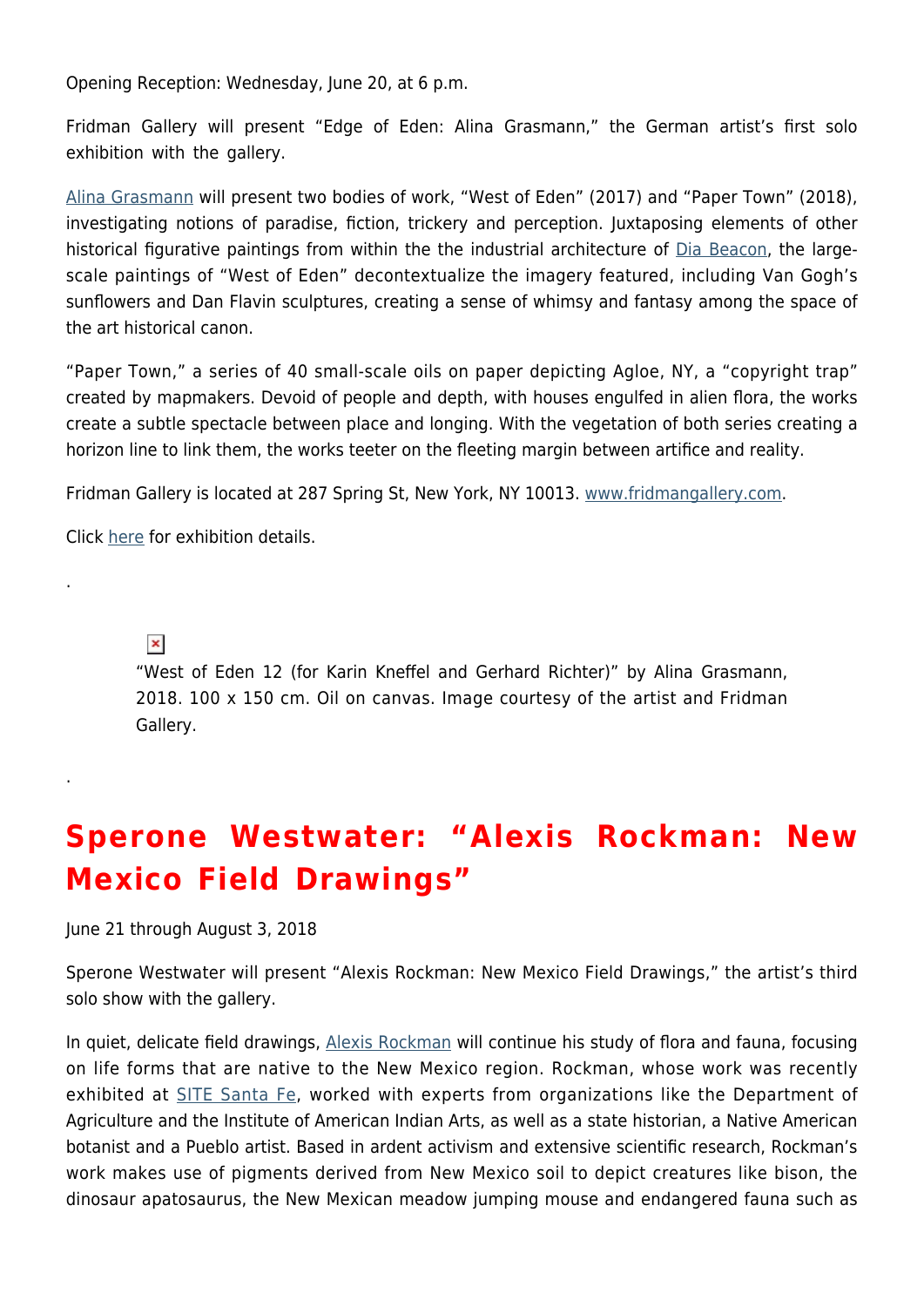the Holy Ghost ipomopsis.

Sperone Westwater is located at 257 Bowery, New York, NY 10002. [www.speronewestwater.com.](http://www.speronewestwater.com/)

Click [here](http://www.speronewestwater.com/exhibitions/alexis-rockman_2/installations) for exhibition details.

**RELATED:** ["Alexis Rockman: East End Field Drawings](https://hamptonsarthub.com/exhibition/alexis-rockman-east-end-field-drawings/)"

# **MIDTOWN**

#### **Sean Kelly: "Ravelled Threads"**

June 22 through August 3, 2018

Opening Reception: Thursday, June 21, from 6 to 8 p.m.

Panel Discussion: Saturday, June 23, at 2 p.m. [Mariane Ibrahim](http://marianeibrahim.com) in conversation with Alexandra Karakashian, [Aboubakar Fofana,](https://www.aboubakarfofana.com) Lawrence Lemaoana, and [Zohra Opoku](http://www.zohraopoku.com)

Sean Kelly will present "Ravelled Threads," a thematic exhibition of recent works by 10 artists from Africa.

Utilizing weavings, embroidery, fabric for textiles, performances and installation, the artists create diverse and complex work influenced by their varied geographical, political and gender-specific narratives. Serving simultaneously as functional and artistic material, cloth in Africa has a critical role as a signifier, storyteller and recorder of history. Dispensing with functionality, the works position themselves within traditional methodologies firmly in the realm of artistic expression.

Reflecting personal, political and social concerns, the varied compositions express socio-political resistance, address issues of assimilation and family lineage, ponder issues of cultural or sexualty identity and explore myth. Challenging the popular misconception of the unitary Africa in terms of visual, intellectual and sartorial forms of expression, the artists use material to denounce postcolonial agency and unravel homogeneous conceptions of what African patterns look like. The show will feature the work of Igshaan Adams, Joël Andrianomearisoa, Ayan Farah, Aboubakar Fofana, Alexandra Karakashian, Abdoulaye Konaté, Lawrence Lemaoana, Senzeni Marasela, Zohra Opoku and Athi-Patra Ruga.

Sean Kelly is located at 475 10th Ave, New York, NY 10018. [www.skny.com.](http://www.skny.com/)

Click [here](http://www.skny.com/exhibitions/ravelled-threads) for exhibition details.

 $\pmb{\times}$ 

.

"Composition en jaune" by Abdoulaye Konaté, 2018. Textile, 105 1/8 x 129 1/2 inches. © Abdoulaye Konaté. Courtesy: Primo Marella Gallery, Milan and Sean